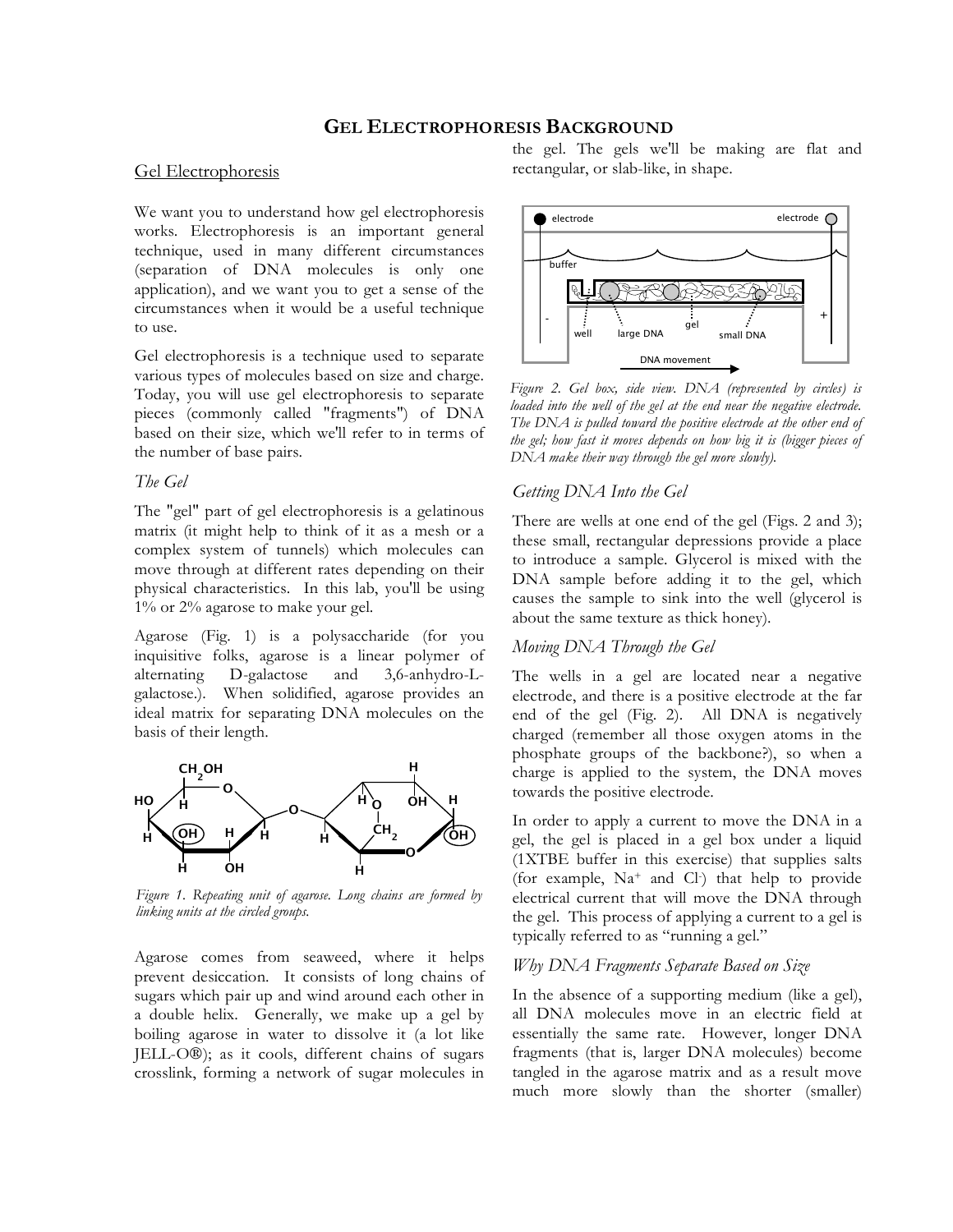

*Figure 3. View of agarose gel from above, showing multiple wells. Once DNA is stained, bright bands will appear like ladder rungs, parallel to each well. Each rung will represent DNA of a certain size: rungs near the top represent large pieces of DNA and rungs near the bottom represent shorter bands of DNA.* 

fragments that are able to slither easily through the matrix. A 1.0% agarose gel can be used to separate DNA fragments that range in length from 300 bp (base pairs) to approximately 10 kb (10,000 base pairs). As a reference point, you have 3 billion base pairs of DNA divided amongst 46 chromosomes in each of your cells, and an *E. coli* bacterium contains 4.6 million base pairs.

## *Knowing When to Stop Running a Gel*

How long you run a gel depends on many things, including what the gel is made of (and at what concentration) and the sizes of the DNA molecules you are interested in. Since very small DNA molecules separate from each other fairly quickly, it will not take as long to run a gel with them as it will if your DNA fragments are quite large.

The DNA is too small to see, so we can't monitor how fast it is moving directly. To prevent us from running all of the DNA off the end of the gel (and there's really nothing to stop it), we will add a mixture of two blue dyes to the DNA sample. (The dye mixture also contains glycerol, mentioned above.) One of these dyes (bromophenol blue) moves through a 1% agarose gel with the same speed as a DNA molecule 5,000 base pairs long, and the other dye (xylene cyanol) moves with the same speed as a 500 base pair DNA molecule. Since the DNA fragments we're expecting are somewhere between these two sizes, we know we'll be fine as long as we turn off the current before the smaller dye molecule reaches the end of the gel.

Keep in mind that these two dyes are *not* binding to the DNA--they are merely useful markers while we run the gel.

# *Seeing the DNA*

In order to visualize the DNA after the completion of the electrophoresis, we will need to stain it. we will use a fluorescent stain called **GelStar** to stain our gels. GelStar fluoresces when exposed to ultraviolet light. We will add this stain to our agarose solution before we pour our gel. After we run the gel, we'll then view it under ultraviolet light and photograph the stained gel. GelStar, because it binds to DNA, is treated as a carcinogen. Be sure to wear gloves when working with the gels once the GelStar has been added.

In Fig. 3, note that the wells in a gel are positioned at the top; this is a standard orientation for reporting results. You may have seen photos of gels like this, with dark bands parallel to the wells.

Bands representing larger DNA molecules will appear near the wells, and bands representing smaller DNA molecules will appear closer to the bottom of the gel.

# *Knowing How Big Your DNA Is*

Since you are separating DNA based on size, and all pieces of DNA that are the same size migrate through the DNA at the same rate, it is useful to include a marker lane on your gel. A **marker lane**, or **ladder**, contains a set of DNA fragments which are of known sizes. You can actually graph the relationship between the distance a band of DNA moves from the well and the number of base pairs in that band of DNA. If you do this for each of the bands in the marker lane, you will see a relationship emerging. The relationship between size and distance, as you will see, is not linear; as the length of the DNA decreases, the distance traveled increases exponentially.

How does this relationship in the marker lane help us determine the size of DNA in other lanes? It should be easy for you to believe that if we have a band of DNA in one of our "unknown" lanes that is the same distance from its well as, say, the 8000 bp band in our marker lane is from its well, then the band of unknown DNA is also 8000 bp in length. Having a graphical relationship between the marker lane bands and distances allows us to determine the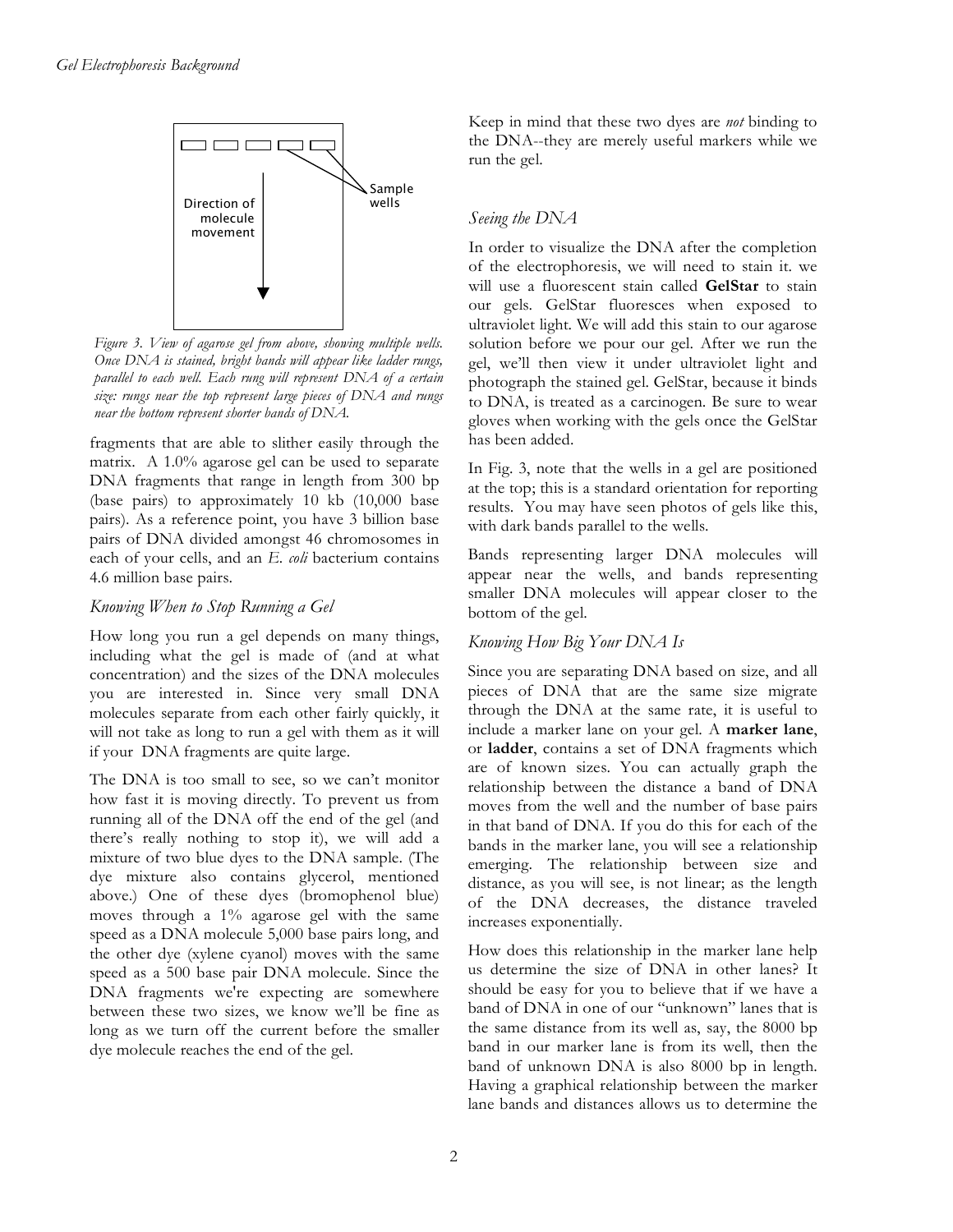size of unknown bands which fall between two of the marker lane bands (for example, at 7500 bp).

## Experimental Procedures

### *Gel Electrophoresis I: Preparing the Gel*

1. Making an agarose solution:

a. Calculate the amount of agarose you should weigh out to make your solution (you can do this before lab for both concentrations):

40 ml 2% agarose:

weigh out \_\_\_\_\_ g of agarose

## dilute in \_\_\_\_\_ ml of TBE buffer

*Use the fact that 1 g is equal to 1 ml to do these calculations. Measuring the volume of TBE buffer to the nearest milliliter is fine when you are making agarose for a gel.* 

- b. Check your calculations with your lab instructor or your TA before proceeding.
- c. Using one of the balances in lab, carefully weigh out the appropriate amount of agarose, and mix it in the proper amount of TBE buffer (not water). Use the glass flask at your bench.

 *It will not go into solution until the next step. The TBE buffer is in a large plastic container with a spigot on the side bench.* 

d. Microwave your agarose solution, checking the flask often to prevent boiling over. Use a red rubber pot holder (these are called "hot hands") to handle the flasks, since the glass will get very hot.

 *The agarose should be completely dissolved and the solution should be uniformly clear when you swirl it around.* 

e. Take your flask back to your bench and let it cool until you can comfortably touch the glass flask.

*You can do step 3a while you are waiting.* 

2. Adding GelStar DNA stain to your agarose:

a. After your flask of agarose has cooled enough that you can touch it near the top comfortably, it is time to PUT ON GLOVES.

*Any time you work with your agarose or gel for the remainder of the lab, you will need to be wearing gloves.* 

- b. Ask your TA to add 4 μl of GelStar stain to your flask. Wearing gloves, swirl the flask gently to mix, and proceed to the next step.
- 3. Casting a gel:
	- a. Wearing gloves, raise the sliding gates of your gel-casting tray and fasten them in place by *gently* tightening the plastic screws at either end (Figure 4). Place the plastic comb into the slots nearest the end of the gel casting tray.

*The gel-casting tray is a small, clear plastic rectangular tray with short sides. Place the prepared tray on a level, undisturbed location on your bench so that when you pour the liquid agarose solution into the gel-casting tray it can solidify unperturbed.* 

b. Wearing gloves, pour the agarose solution into the prepared casting tray, watching to make sure the agarose does not overflow. You may not need to use all the agarose you have prepared.

 *If you pour the agarose while it is too hot, you can warp the casting tray, which may cause leaking.* 

- c. After pouring, check to make sure that there are no large bubbles in the molten agarose. If there are bubbles, use a clean pipette tip to move the bubbles to the side of the tray.
- d. Leave the gel alone to harden for several minutes while you go on to the next section.

## *Gel Electrophoresis II: Loading and Running the Gel*

4. Practicing loading a gel:

a. Find the round, glass finger bowl at your lab bench, and fill it half full (or so) with distilled tap water (the tap with the black handle at any



*Figure 4. Gel casting tray, side view. Top: gates up. Bottom: gates down.*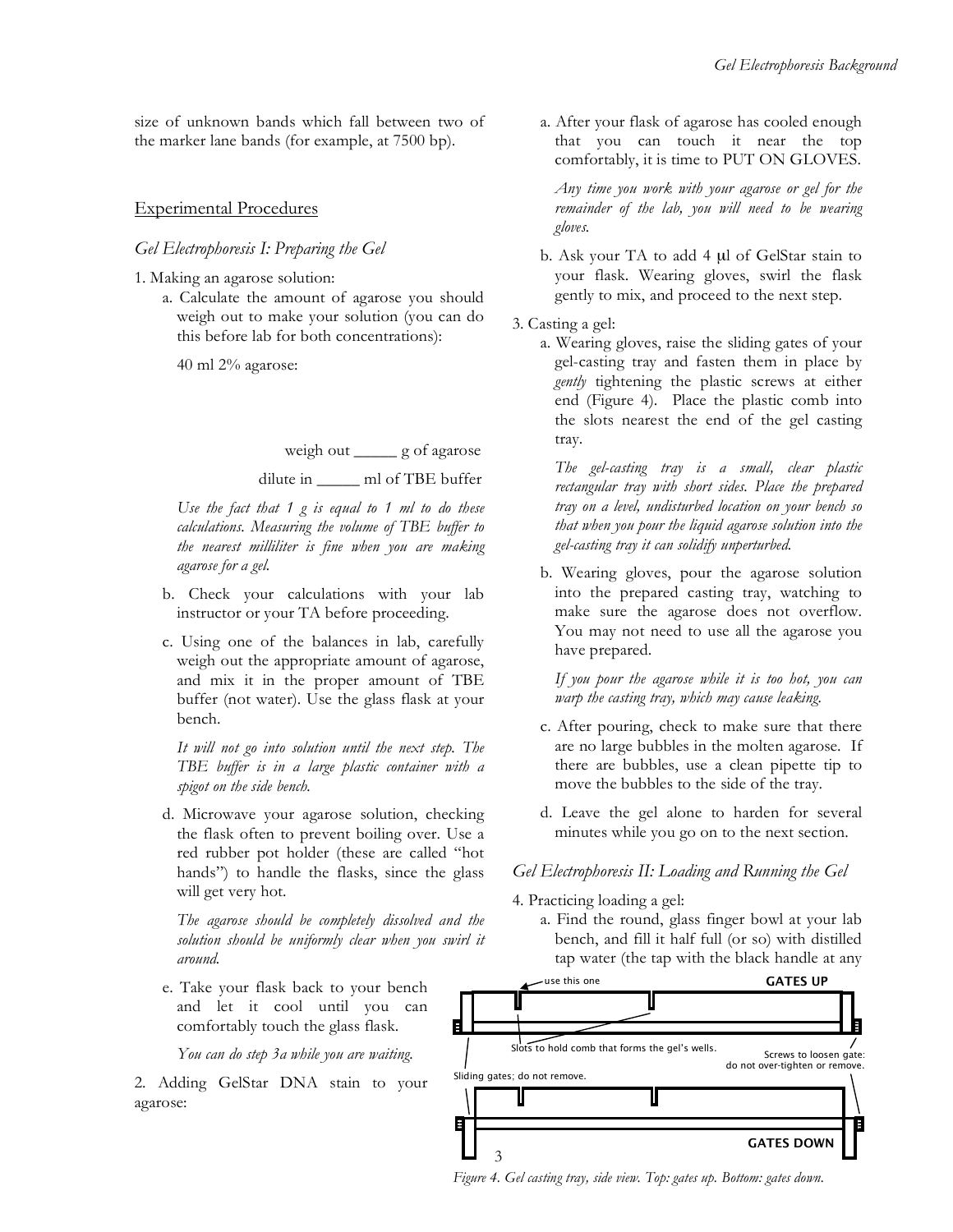of the sinks).

- b. Carry the finger bowl over to the practice gels (floating in a plastic box on a side or back bench). Using a spatula, carefully move one of the practice gels from the large container of water (on the side or back bench) to the finger bowl. Make sure the wells are right-side up: try not to flip the practice gel over while moving it.
- c. The water in your finger bowl should cover the top of your practice gel; add more water if needed.
- d. Make up a practice loading solution:
	- find a clean microfuge tube
	- add 60 μl of water from your glass bottle to the tube
	- add 9 μl of loading dye to the tube • mix

 *The loading dye, also called "loading buffer" or "blue juice" is what contains the two blue dyes (for visualization of the sample) and the glycerol (to help the solution sink into the well).* 

e. Take turns at your bench loading 11 μl of the practice loading solution into each well of your practice gel. Each person should load at least two lanes.

 *Dip the pipette tip through the surface of the water, centering it over the well. The tip should just barely enter the well. Do not jam the tip down into the bottom of the well (you might make a hole in the bottom of the well). Anchor your elbows on the table top (never mind what your mother told you) and use your free hand to steady your pipetting hand. Slowly and steadily depress the exhaust plunger. It may (or may not) be necessary to depress the plunger to the second stop to exhaust the entire sample. You should see the blue sample sink neatly into the well. Do not release the plunger until you have removed the tip from the well. Congratulations! You may throw away the practice gel after all the members of your group have practiced: gel in the trash, water in the sink.* 

- 5. Loading a real gel:
	- a. Make sure the gates on your tray are down, and place the tray, still containing the two gel halves, into the gel rig (the bigger plastic box). Place the tray into the gel box with the proper orientation: the comb end of the gel should be closest to the black (negative) electrode.

 *If there is already buffer in the rig, you can leave it there and re-use it (as long as the rig has been covered to prevent evaporation).* 

b. Add enough TBE buffer to completely cover the gel.

*Do not fill the gel rig completely (it will run too slowly); just make sure the gel is completely submerged.* 

c. Locate the two tubes you prepared earlier. Tap the bottom of each tube gently on the bench top to collect any droplets of sample.

*You will be loading a marker lane and an unknown lane into each half of the gel; this will allow you to compare how the same samples look in different concentrations of agarose.* 

d. Load 11 μl from each tube into each half of the gel, making sure you have a marker lane and an unknown lane loaded into each agarose concentration. Be careful not to let any bubbles into the pipette tip when you are drawing the sample into the tip. Use the same technique you used with the practice gel.

*It doesn't matter which wells you use, unless you believe the center lanes (3 from your gel and 4 from the other lab groups' gel) were damaged in the transfer. In that case, use the outside two wells for each gel half (1, 2, 5, and 6). In your notebook, make a clear record of which sample is loaded into which well.* 

- 6. Running the gel:
	- a. When all of the samples have been loaded, recheck the orientation of the gel with respect to the electrical leads. Remember that DNA, having a net negative charge, will migrate toward the positive (red) electrode.
	- b. Placing the lid on the box connects the leads to the gel box. Connect the other ends of the leads to the power supply. Check that the power supply is set at the voltage specified by your lab instructor, and then turn on the "juice".
- 7. Viewing the gel:
	- a. First, turn off the power to the rig. Then, unplug the cords from the power supply and remove the lid from the gel rig. If the other group at your lab bench needs to run their gel longer, be sure to turn the power back on for them.